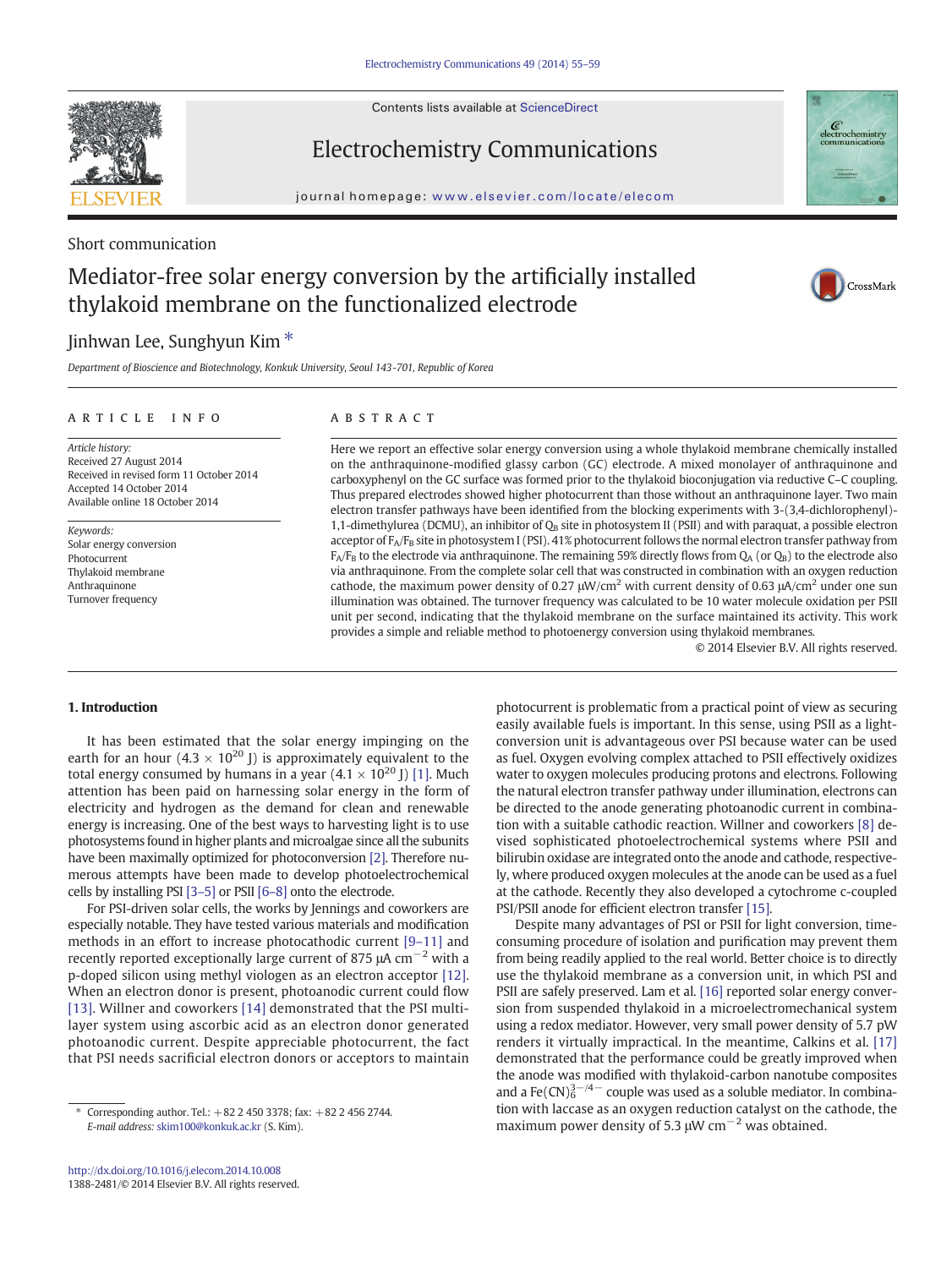Here we report our results of photocurrent generation from immobilized thylakoid membrane on the anthraquinone-functionalized electrodes without any mediators. Electrochemical behavior of anthraquinone has been well studied [\[18,19\]](#page--1-0) and its formal potential  $(E^{0'} = -0.38$  V vs SHE) is suited to accept electrons from F<sub>A</sub>  $(-0.52 \text{ V})$  or F<sub>B</sub>  $(-0.58 \text{ V})$  of PSI. Two possible electron transfer pathways were identified from blocking experiments. The performance of the cell was tested after constructing a complete solar cell with a suitable cathode.

#### 2. Experimental

#### 2.1. Surface modification and characterization

Three modified surfaces were prepared on glassy carbon electrodes (0.0314 cm<sup>2</sup> ) diazotization and reductive C–C coupling (Fig. 1) [\[20\].](#page--1-0) To prepare GC/CP and GC/AQ, 4-aminobenzoic acid (5 mM) and 2-aminoanthraquinone (0.5 mM) were reacted respectively with 50 mM and 20 mM of NaNO<sub>2</sub> in 1 M HCl at 4  $\degree$ C to form diazonium cations. These solutions were then transferred to the three-electrode setup in which a glassy carbon was used as working electrode. By single potential cycling between 0.6 and  $-0.4$  V vs. Ag/AgCl at scan rate of 50 mV s<sup>-1</sup>, 4-carboxyphenyl and anthraquinone groups were covalently bonded on the surface, respectively. The GC/AQ-CP was prepared in the same way. 4-Carboxyphenyl diazonium cation solution was transferred to the pre-prepared GC/AQ surface. By potential cycling in the same range, 4-carboxyphenyl groups were grafted to the anthraquinone as well as to the empty part of the GC surface [\[21,22\].](#page--1-0) The exposed carboxyl groups in GC/CP and GC/AQ-CP were used to bioconjugate thylakoid via peptide bond formation with amine groups of thylakoid using 1-ethyl-3-(3-dimethylaminopropyl)carbodiimide and N-hydroxysuccinimide as coupling agents (GC/AQ-CP/Thyl). Thylakoid was isolated from spinach according to Danielsson et al. [\[23,24\].](#page--1-0) Chlorophyll concentration was spectrophotometrically determined [\[25\].](#page--1-0)

Each surface was characterized by cyclic voltammetry (CV) and electrochemical impedance spectroscopy (EIS) using  $Fe(CN)_6^{3-/4-}$  couple (1 mM) as a probe in pH 7 buffer. The frequency range varied from 10 kHz to 10 mHz with a 5 mV sinusoidal perturbation. Assuming a Randles equivalent circuit, charge transfer resistances  $(R<sub>ct</sub>)$  were calculated from Nyquist plots. Surface morphologies were observed with atomic force microscope (AFM, Park Systems XE-100, Korea) and scanning electron microscope (SEM, JSM 6380, Jeol, Japan).

#### 2.2. Photocurrent measurement and construction of photoeletrochemical cells

A typical three-electrode system has been employed to measure photocurrent at 0.4 V bias potential under one sun illumination (100 mW cm−<sup>2</sup> ) using a solar simulator (McScience, Korea). To analyze electron transfer pathways, thylakoid suspension was treated with DCMU (0.1 mM) and paraquat (1 mM) before bioconjugating to  $GC/AQ$ -CP as DCMU blocks  $Q_B$  site in PSII [\[6\]](#page--1-0) and paraquat competes ferredoxin for accepting electrons from the  $F_A/F_B$  site in PSI [\[17\]](#page--1-0). The complete photoelectrochemical cell was constructed in combination with a Pt/C oxygen reduction cathode. Polarization curve was obtained by scanning potential from open-circuit voltage, from which the power density was calculated as a function of current density. All the measurements were done in 15 mM MES (2-(N-morpholino)ethanesulfonic acid) buffered at pH 6.5 containing 15 mM NaCl and 300 mM sucrose.

#### 3. Results and discussion

#### 3.1. Voltammetric and EIS characterization

Cyclic voltammetry (CV) was employed to examine the monolayer formation by using Fe(CN) $_6^{3-/4-}$  as a probe [\(Fig. 2](#page--1-0)A). The prominent redox peaks on a bare GC become smaller on a GC/AQ surface. CP and AQ-CP layers almost completely blocked the surface because negatively charged surfaces expelled also negatively charged  $Fe(CN)_6^{3-4-}$ . From three independent experiments under the same conditions except Fe(CN) $_6^{3-/4-}$ , the average surface coverages of anthraquinone from the reduction wave were  $1.8 \times 10^{-9}$  and  $1.5 \times 10^{-9}$  mol cm<sup>-2</sup> for GC/AQ and GC/AQ-CP, respectively.

To get more insight into the charge transfer through the film, EIS characterization has been done ([Fig. 2](#page--1-0)B). Base on a Randles equivalent circuit, ohmic ( $R_{\Omega}$ ) and charge transfer ( $R_{\text{ct}}$ ) resistances were evaluated. For the better fitting we introduced a constant phase element for double layer capacitance instead of a pure capacitor [\[26\].](#page--1-0) The Nyquist plots show very different R<sub>ct</sub> values with constant R<sub>Ω</sub>. R<sub>ct</sub> of 309  $\Omega$ for the bare GC greatly increases to 58 kΩ, 180 kΩ, and 1.9 MΩ for GC/AQ, GC/AQ-CP, and GC/CP, respectively. This trend is consistent with CV results.

#### 3.2. Photocurrent generation and electron transfer pathway

Photocurrent was observed only when the surface was coated with thylakoid membrane ([Fig. 3A](#page--1-0)). The largest current of 0.49  $\mu$ A cm<sup>-2</sup> for GC/AQ-CP/Thyl decreased to 0.16 and 0.095  $\mu$ A cm<sup>-2</sup> for GC/AQ/Thyl and GC/CP/Thyl, respectively. This confirms the importance of bioconjugation of thylakoid and the role of the anthraquinone monolayer as a molecular conduit through which electrons are effectively transferred to the electrode. Since the formal potential of anthraquinone ( $-0.38$  V vs. SHE) is suitable for accepting electrons from  $F_A$ ( $E^{0'}$  = −0.52 V) or F<sub>B</sub> (−0.58 V) in PSI, F<sub>A</sub>/F<sub>B</sub> → electrode is inferred as a primary electron transfer (ET) pathway. When thylakoid suspension was treated with DCMU, which blocks ET from  $Q_A$  to  $Q_B$ ,



Fig. 1. Schematic representation of surface modification steps to prepare GC/CP, GC/AQ, and GC/AQ-CP.